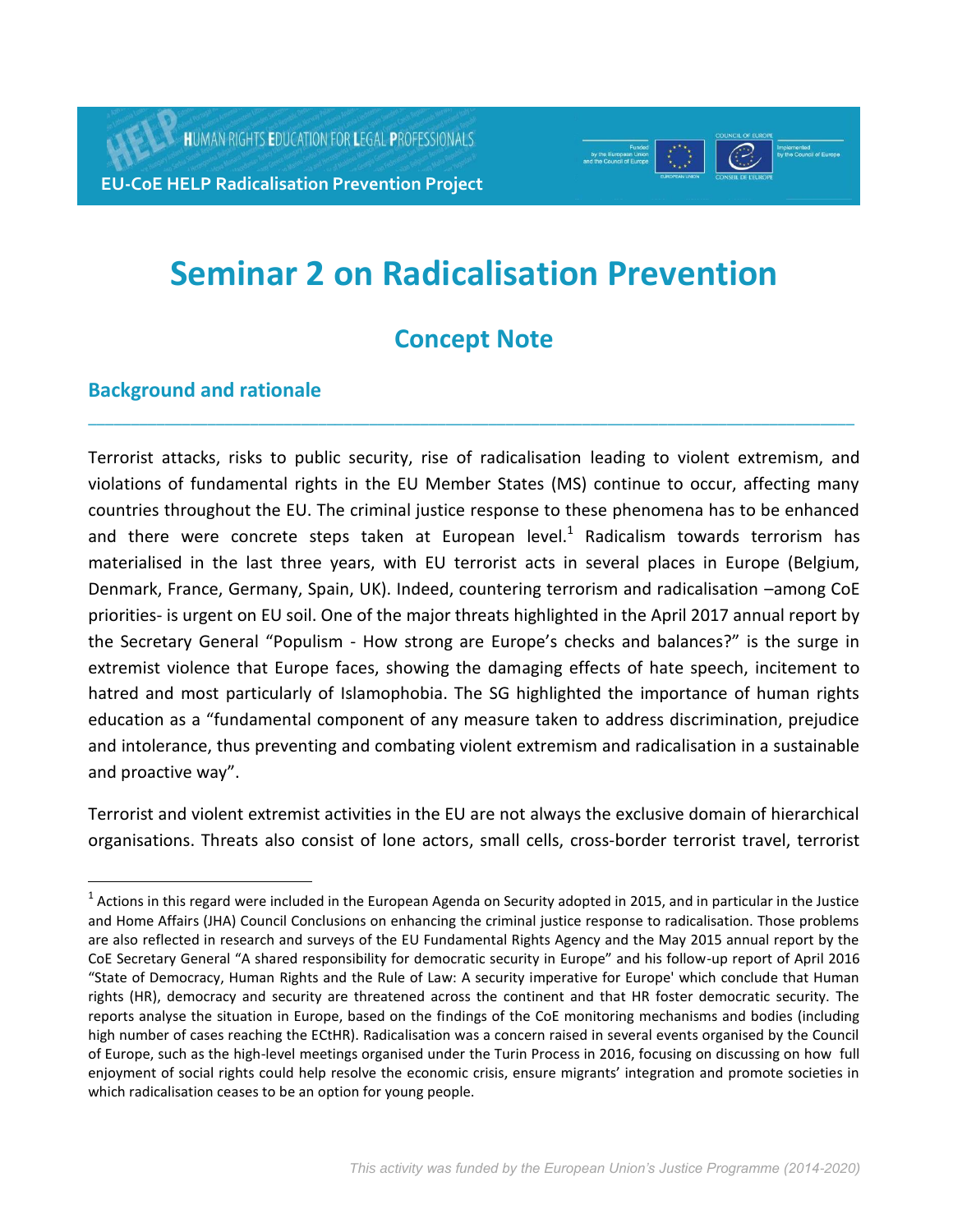

#### **EU-CoE HELP Radicalisation Prevention Project**

 $\overline{\phantom{a}}$ 

training or financing of terrorism.<sup>2</sup> Many terrorists planning and perpetrating attacks on European soil are themselves European citizens. Such attacks and threats cause more than loss of life and economic damage; they can sow the seeds of division between communities in Europe, giving rise to increasingly reactionary and extremist views in other parts of society.

This contributes to a breeding ground for extremism, perpetuating a vicious circle of radicalisation, aggression, and violent responses. Prevention, though difficult, becomes imperative.

The EU and CoE work together in this area and strongly believe in eradicating terrorism at its source, with tackling terrorist radicalisation and recruitment among their priorities. While there is no universally agreed definition of radicalisation, the [Council of Europe Guidelines for Prison and](https://search.coe.int/cm/Pages/result_details.aspx?ObjectID=09000016805c1a69)  [Probation Services regarding Radicalisation and Violent Extremism,](https://search.coe.int/cm/Pages/result_details.aspx?ObjectID=09000016805c1a69) adopted some terminology for the purpose of the guidelines, including radicalisation and violent extremism. According to them, "radicalisation represents a dynamic process whereby an individual increasingly accepts and supports violent extremism. The reasons behind this process can be ideological, political, religious, social, economic or personal." The causes are complex and recruitment often follows extremist propaganda by terrorist organisations, sometimes with roots abroad but operating in Europe. Recent studies on radicalisation recommend examining the processes of recruitment, be it online or in places such as schools, detention centers and prisons. As recruitment often takes place in prison, alternative measures to detention for young persons below the age of 18 should be considered to the extent possible. According to the above-mentioned Guidelines, "violent extremism consists in promoting, supporting or committing l acts, including acts which may lead to terrorism and which are aimed at defending an ideology advocating racial, national, ethnic or religious supremacy and opposing core democratic principles and values."

Since the prevention of radicalisation is a key part of the fight against terrorism it is worth mentioning that the CoE has developed legal standards to prevent and suppress acts of terrorism

<sup>&</sup>lt;sup>2</sup> Without official statistics, according to the Soufan Group, it is estimated that over 27,000 foreign fighters have travelled to Iraq and Syria since fighting broke out in 2011, out of whom approximately 6,000 people from Europe - with the most fighters leaving France, Germany and the UK and most of them being young people including 10% young women. The fact that the number of foreign fighters from Western Europe has more than doubled since June 2014 shows that efforts to contain the flow of foreign fighters are limited. At least 20% is presumed to have returned home, many of whom come back radicalised and with potentially deadly new skills.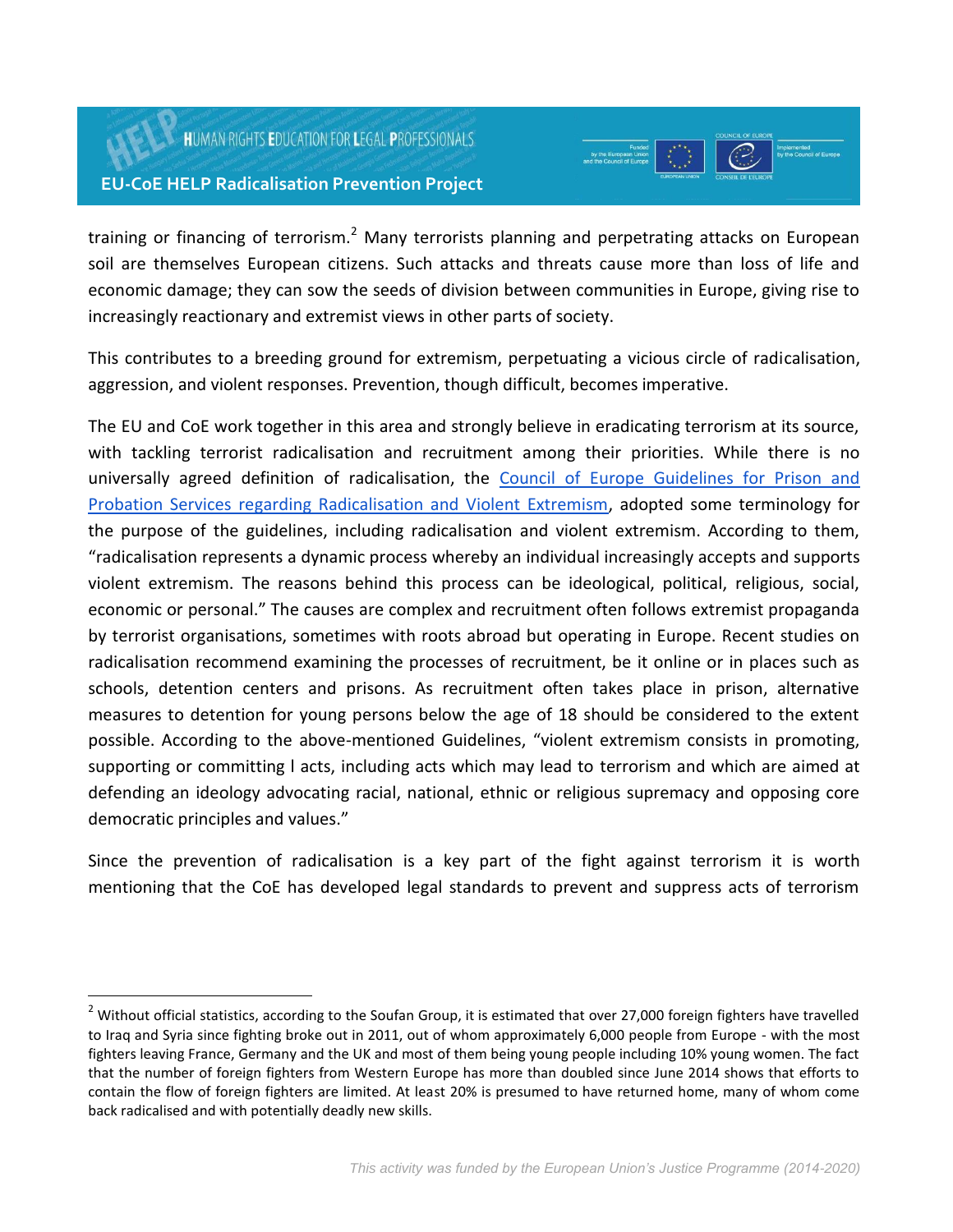

#### **EU-CoE HELP Radicalisation Prevention Project**

through criminal law and other measures, and works to improve international co-operation in bringing terrorists to justice, in synergy with the 19 universal legal instruments and EU work.<sup>3</sup>

\_\_\_\_\_\_\_\_\_\_\_\_\_\_\_\_\_\_\_\_\_\_\_\_\_\_\_\_\_\_\_\_\_\_\_\_\_\_\_\_\_\_\_\_\_\_\_\_\_\_\_\_\_\_\_\_\_\_\_\_\_\_\_\_\_\_\_\_\_\_\_\_\_\_\_\_\_\_\_\_\_\_\_\_\_\_\_\_\_\_

## **The Project**

 $\overline{\phantom{a}}$ 

The EU-CoE Radicalisation Prevention project (EUCoE Radicalisation) aims at improving the criminal justice response in the EU to prevent radicalisation leading to terrorism and violent extremism by increasing the capacities and mutual trust of primarily justice practitioners dealing with radicalisation prevention (RP) through training, inter-agency and cross-border cooperation. The 2-year project is implemented by the CoE under the HELP Programme and will target legal professionals (judges, prosecutors and lawyers), prison and probation staff as well as (a limited number of) law enforcement officers.

# **Description of the activity and outline of the agenda**

The Seminar is the second of a series of three<sup>4</sup> to be organised under the Project (EUCoE Radicalisation), aiming at **mutual learning, exchange of good practices and cooperation**. It will focus on deradicalisation programmes and strategies, with a view to share practices and discuss current challenges.

\_\_\_\_\_\_\_\_\_\_\_\_\_\_\_\_\_\_\_\_\_\_\_\_\_\_\_\_\_\_\_\_\_\_\_\_\_\_\_\_\_\_\_\_\_\_\_\_\_\_\_\_\_\_\_\_\_\_\_\_\_\_\_\_\_\_\_\_\_\_\_\_\_\_\_\_\_\_\_\_\_\_\_\_\_\_\_\_\_\_

The event will gather approximately **60 participants, practitioners and core actors working in this field** and will benefit from the expertise of several key experts in the field and representatives of relevant departments of the CoE.

The purpose of the seminar will be to exchange information, views and best practices on several topics of interest, namely: de-radicalisation strategies, programmes and practices; process and role of

 $^3$  In 2015, an Additional Protocol to the CoE Convention on the Prevention of Terrorism (or the Riga Protocol) that aims to further strengthen the efforts to prevent and suppress terrorism in all its forms, while respecting human rights and the rule of law and, i.a., addresses the phenomenon of foreign terrorist fighters, as well as an Action Plan on the fight against violent extremism and radicalisation leading to terrorism were adopted. The Action Plan has two main objectives: (1) to reinforce the legal framework against terrorism and violent extremism; and (2) to prevent and fight violent radicalisation through concrete measures in the public sector, in particular in schools, detention centers and prisons, and on the Internet.

<sup>&</sup>lt;sup>4</sup> Information about the first seminar held in Strasbourg on 15-16 March 2018 and focusing on risk assessment tools is available [here.](https://www.coe.int/en/web/help/-/radicalisation-prevention-european-seminar-under-european-union-council-of-europe-project)